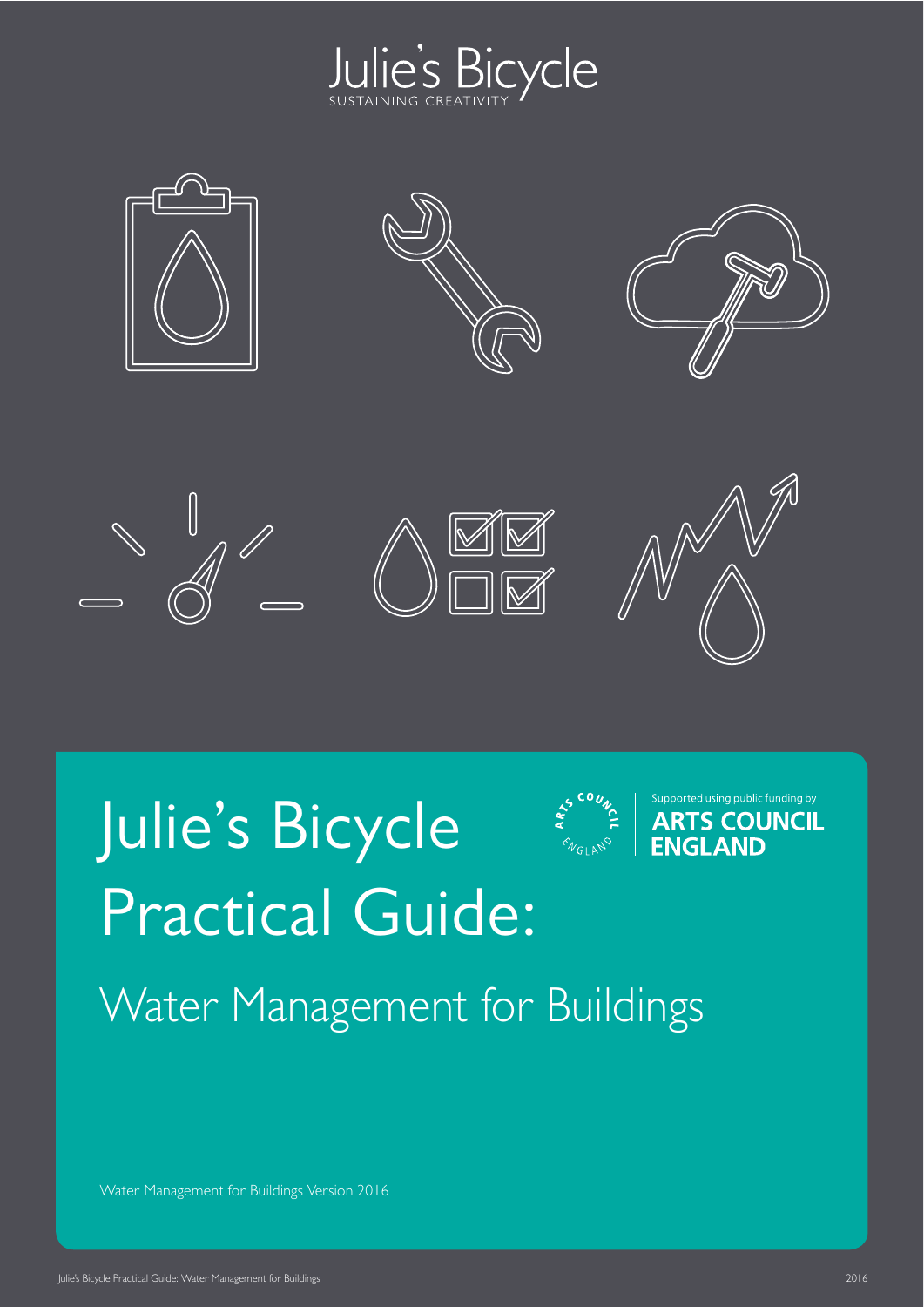- Commit: put in place the structures, resources, policies and responsibilities necessary to support and action your initiatives.
- Understand: understand your impacts and establish systems to measure and monitor them continually.
- Improve: implement an action plan to reduce your environmental impact.
- Communicate: involve your team, suppliers and audiences; share and exchange knowledge with others.

# Julie's Bicycle



Your success at integrating environmental sustainability into your workplace is often dependant on the internal culture of your organisation and the resources available to you.

Your key ingredients are knowledge, skills, time, and enthusiastic people.

- Understand where water is used and the relationship between "fresh" water use and wastewater generation (sewerage).
- Measure whole site water use and zonal or local appliance water use.
- Compare their water use to industry benchmarks.
- Develop a plan which prioritises actions to reduce use and costs.
- Monitor and review progress.

Without buy-in from colleagues you will at best limit, and at worst fail, to achieve your goals. It's important that the whole organisation is involved in the process – this is an opportunity to test new ideas, build support and use existing experience.

And finally, some dedicated, even if modest, budget is also helpful!

# Creating the Conditions for Change

There are four key stages to taking action on environmental sustainability:



#### Who This Guide Is For



This guide is aimed at anyone involved in the operation of a building, including managers, maintenance staff, facilities and operations teams.



This guide focuses on water management in the context of environmental sustainability and is not intended to be a comprehensive overview of water provision, infrastructure, and wastewater in general.

und<br>Und

This guide will help those working in a building to:

Further artform-specific information, case studies, and support can be found on the Julie's Bicycle website. <www.juliesbicycle.com>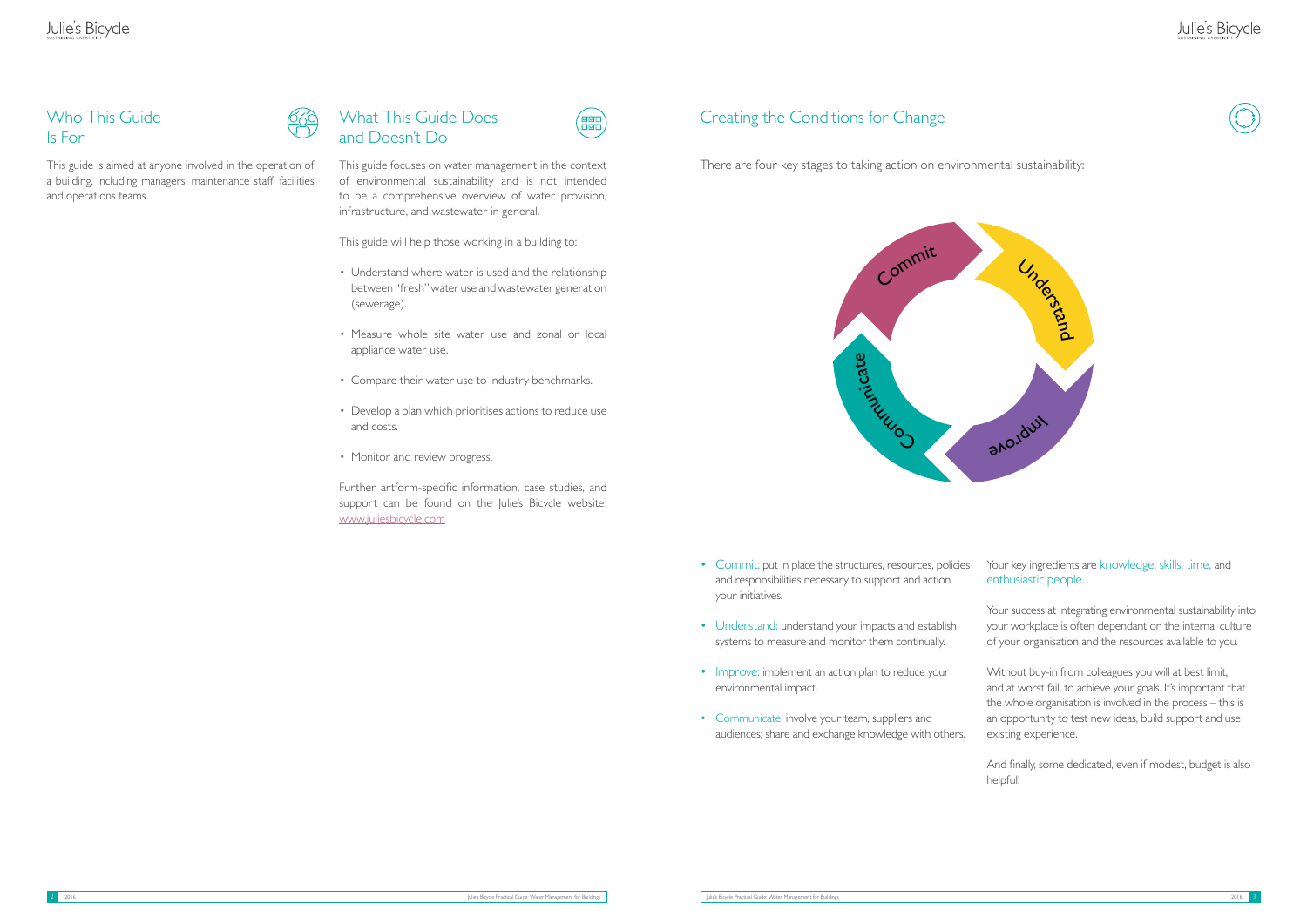# Introduction

#### **Contents**

Access to clean drinking water is a big problem in many global areas and the situation is expected to become worse as populations grow, especially in urban areas. Globally there is plenty of fresh water for the current world population; the problem is that fresh water supplies are often far removed from the population centres where they are required.

Water is an essential part of the planet's ecosystem. We rely on that ecosystem to process wastewater for us, and the ecosystem relies on us to not pollute water. So we also need to be aware of the waste stream from our buildings both in terms of wastewater (sewerage) but also "surface runoff" from rainfall on our buildings.

Water efficiency makes good business sense because:

The UK isn't immune – areas such as the South East of England often experience drought conditions, whilst substantial water reserves exist in other regions of the UK. Moving water from one area to another is difficult and expensive and, whilst the UK has an electricity and gas grid covering a large part of the country, it does not have a UK-wide water grid. As such, it's increasingly common for certain areas of the UK to experience water shortages while others enjoy a plentiful supply.

Water is the ultimate "circular resource". It is not created for us nor do we "use it up". More often than not we simply "borrow" water and use it to carry other substances for us, whether these are nutrients around our bodies, heat around our buildings or waste from our toilets.

- It is perhaps the planet's single most precious resource and without it, life as we know it could not exist.
- Controlling the amount of water you use will help to reduce your carbon emissions, especially if you can reduce the amount of hot water you use.
- Water is often a high and unseen cost to our businesses.
- Water is the ultimate circular resource: it needs to be treasured, used wisely and passed on as unpolluted as possible.
- "Demand for freshwater is growing. Unless the balance between demand and finite supplies is restored, the world will face an increasingly severe global water deficit."
- "Increasing resource use efficiency, reducing waste and pollution, influencing consumption patterns and choosing appropriate technologies are the main challenges facing Europe and North America".
- The United Nations World Water Development Report 2015 "Water for a Sustainable World"

<span id="page-2-0"></span>

| Managing Water And Wastewater 10           |
|--------------------------------------------|
| Step 1: Measuring Total Water Use 10       |
|                                            |
|                                            |
|                                            |
| Step 2: Identifying How And Where Water Is |
| Step 3: Identifying Possible Actions 16    |
| Step 4: Devising An Action Plan  18        |
|                                            |
|                                            |
|                                            |
|                                            |
|                                            |
|                                            |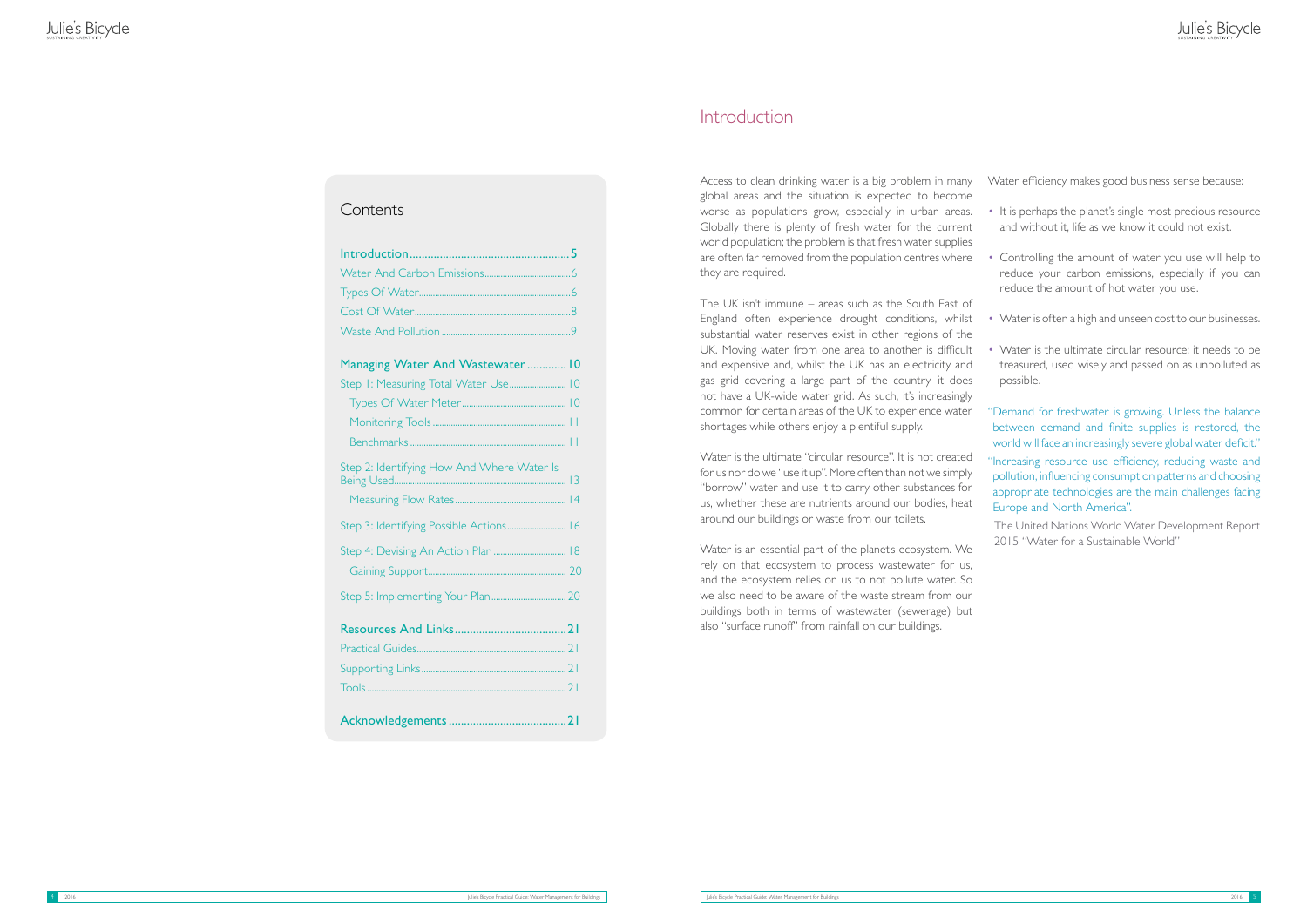## Water and Carbon Emissions

Water arriving at the majority of UK buildings will be supplied by a water company as "fit for human consumption", meaning it is safe for drinking and for food preparation. This is known as "potable" water.

Within commercial buildings, as with many residential properties, some outlets (taps) will be connected directly to the mains supply and others will be connected to a high level storage tank, which itself is connected to the mains supply. Water for drinking and food preparation is often supplied from such a storage tank, especially in more modern buildings. These tanks require careful management regimes to ensure no contamination occurs.

It is becoming increasingly common for grey water and/or rainwater to be collected (harvested), and used for nonpotable uses, such as toilet flushing.

Potable water is generally used throughout buildings, with only a very small proportion actually being used for drinking or food preparation. As much as 30% of a typical household's water use can be for the flushing of toilets.<sup>2</sup> However a 2010 study by the Environment Agency concluded that, "buildings using harvested rainwater or treated grey water typically increase greenhouse gas emissions compared to using mains water"<sup>3</sup>. .

After potable water is used, it becomes either grey water or black water. Grey water is that which has been used for washing, showering etc. Black water has been used for toilet flushing and contains human waste. Water leaving a building as black or grey will usually enter a public sewer. The study calculated the emissions from the manufacture and installation of a typical underground tank, and added the emissions from the electricity required to pump water from the tank to the point of use for the tank's life span (30 years). The result was compared to the emissions from the same quantity of mains fed cold water.

Historically, rainwater falling on a building's roof and surrounding hard landscaping also enters the public sewer. This "surface run-off" can, in high volumes, cause flash floods as a result of sewers filling too quickly. To prevent flash floods, modern buildings are often designed to divert rainwater into temporary "attenuation" devices, such as underground tanks, surface ponds, or other Sustainable Urban Drainage Systems (SUDS), which all allow a slower release of water into the sewer or ground. Despite these findings harvested water may still be worth considering if you need to use large volumes of non-potable water for toilet flushing, land irrigation or vehicle washing, for example, which would otherwise come from the mains at a higher financial cost.

Water efficiency was a consideration in the Everyman's 2015 award-winning capital redevelopment project. Rainwater is now collected from the roof, filtered and used to flush toilets, reducing mains water consumption for flushing by up to 45 per cent per year. Aerated taps, dual flush toilets, leak detection and occupancy triggered shut-off valves also help to conserve water.

Water's role in the creation of carbon emissions is a subtle one. In general terms, cold water will arrive at your building having created relatively low carbon emissions compared to electricity, for example. Emissions are largely generated as a result of the treatment of natural water stocks held in reservoirs and aquifers, and the treatment of wastewater which is mixed with natural water stock. When you heat water emissions can rise dramatically, depending on how it's done.

The emissions from heated water can be seven times the emissions of cold water.<sup>1</sup> In a typical domestic setting, only 11% of the carbon emissions related to water use come from providing the home with clean water; the other 89% is attributable to what happens during and after its use.

# . Types of water

| Types of water                | <b>Definition</b>                                                                                            | Uses                                                                                                                                                                                        |
|-------------------------------|--------------------------------------------------------------------------------------------------------------|---------------------------------------------------------------------------------------------------------------------------------------------------------------------------------------------|
| Potable water                 | Drinking water.                                                                                              | For drinking and food preparation.                                                                                                                                                          |
| Blue water                    | Natural "fresh-water", found<br>in rivers, streams, underground<br>aquifers, not suitable for drinking.      | Washing, showering and other<br>"human contact" activities. Not<br>suitable for drinking.                                                                                                   |
| Grey water                    | Water that has been used for<br>washing or showering, and<br>that doesn't have any organic<br>contamination. | Can be recycled for toilet flushing<br>(once it's been filtered) or other<br>"non-human-contact" activities, or<br>for land irrigation.                                                     |
| Brown/black water             | Effluent/sewage/dirty waste water.                                                                           | None. This will flow into the mains<br>sewer system, or standalone sewage<br>systems e.g. septic tank.                                                                                      |
| Rainwater and surface run off | Rain water or run off from outdoor<br>activities, e.g. vehicle washing, land<br>irrigation                   | Rainwater can be "harvested"<br>and held onsite for similar uses<br>as grey water. Contamination of<br>surface water (pollution) must be<br>avoided as this can cause harm<br>"downstream". |

#### Liverpool Everyman

Read the full case study [here](http://www.juliesbicycle.com/latest/case-studies/5959-liverpool-everyman).





html#Toilets

1. AECB Water Standards, Delivering buildings with excellent water and energy performance, Vol 1,

<span id="page-3-0"></span>Julie's Bicycle Practical Guide: Water Management for Buildings Julie's Bicycle Practical Guide: Water Management for Buildings 2016 7

<sup>2.</sup> http://www.waterwise.org.uk/pages/water-saving-advice-and-tips. 3. Energy and carbon implications of rainwater harvesting and grey water recycling, Environment Agency – August 2010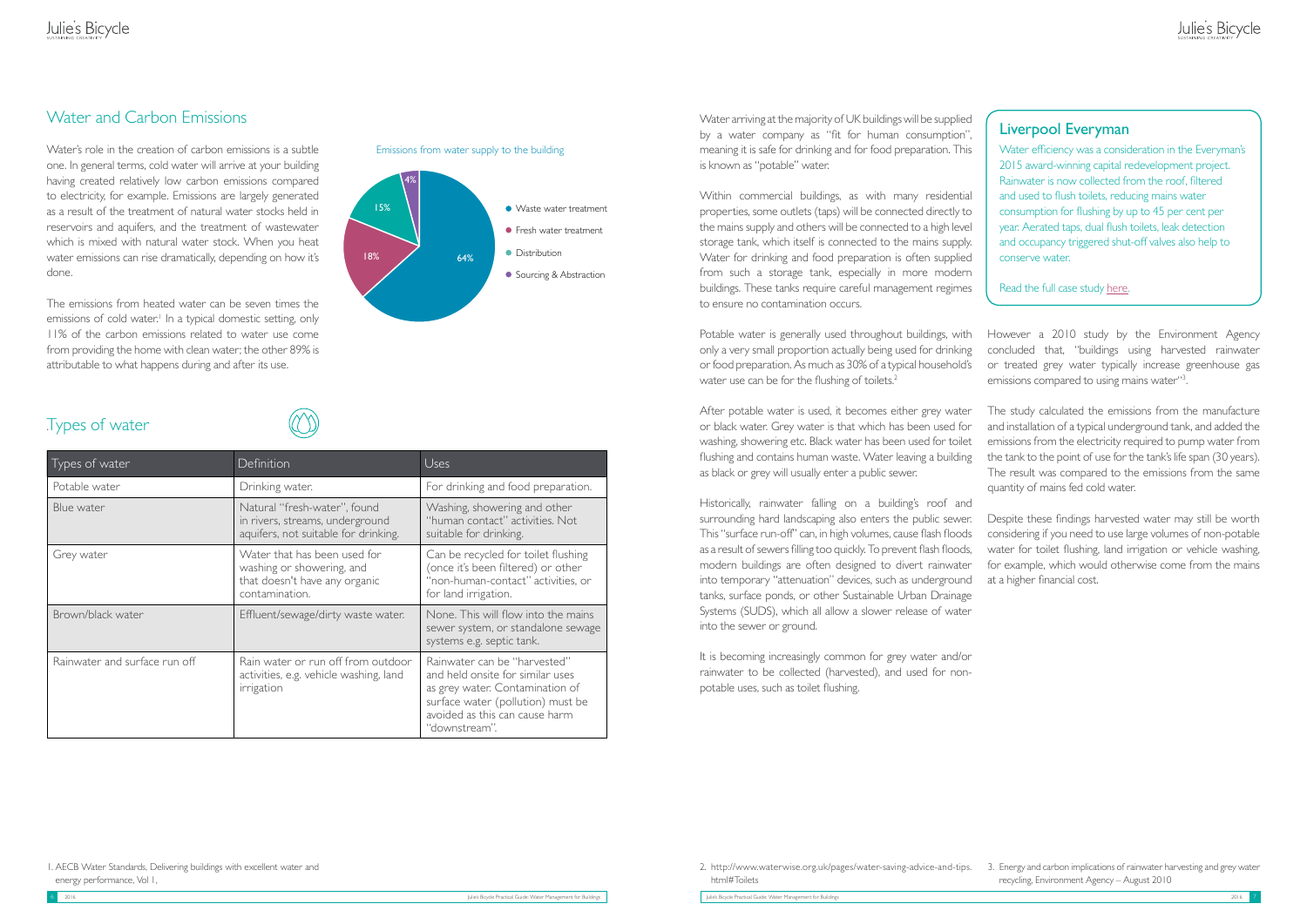#### Cost of water



Water use can be surprisingly costly, especially if your building has areas of high use like a commercial catering facility, which may use a large amount of cold water for food preparation and hot water for dishwashing.

Your water company will charge you for the amount of mains water you use based on the readings from a meter, plus a standing charge<sup>4</sup>. Your meter readings and the "rateable value" (RV)<sup>5</sup> may also be used to calculate your sewerage charges. So, by reducing your water usage you will also save on your sewerage charge.

Sewerage charges often include contributions for road drainage and may make assumptions of the type of surface drainage your building has. If you can demonstrate that some of your surface drainage does not enter the public sewer, you may be able to reduce these charges.

ff Care must also be taken to not add pollution to wastewater

or surface run-off, as this will create additional problems downstream. Potential pollutants such as paints, solvents and oils should be disposed of through the appropriate waste management systems, and never "flushed" away.

If you do not have a water meter your charges for both water and sewerage will be based on the property's rateable value. This does not accurately reflect your water use, so having a water meter fitted is the first step to managing your water use.

Always check water bills against your own meter readings to make sure they are accurate and prevent the accumulation of errors over time due to estimated readings.

> Kitchen staff should never flush oils, fats and dairy products down the sink, as these will congeal and in time block pipes. Dairy products are also extremely nutrient rich and will encourage bacterial growth with resultant smells. On a commercial scale, pouring dairy products down the drain is actually a criminal offense. Small amounts of oil and fats can be disposed of with your general waste, large amounts of oil may be able to be recycled or used in the manufacturing of bio-diesel. If in doubt contact your local authority for advice on local schemes.

Reducing the volume of water entering the sewer and amount of pollution it contains will reduce the number of overflows and the harm done to natural ecosystems as a result. If a sewer is inundated and overflows, the excess waste will be discharged into a natural watercourse or in coastal areas, directly into the sea. Thames water reports that discharges into the Thames occur up to 60 times a year on average resulting in 39 million tonnes of sewage pouring into the river in a typical year<sup>6</sup>.

The way you choose to operate your building will have a wider impact both "upstream" in terms of the volume of water you remove from the system, and "downstream" in terms of the volume and quality of waste water (sewerage) you put back into the system. The way you manage water use may also have a bearing on your other environmental initiatives.

#### **Pollutants**

Almost two-thirds of the emissions resulting from the supply of water to your building are attributable to cleaning the wastewater sent into the sewer system before it can be returned for re-use. If you can reduce the amount of pollutants entering the sewer, less treatment will be required.

#### The Complexity of Conflicting Priorities

Sometimes water conservation solutions seem to conflict with other competing environmental priorities. Some of the common conundrums building managers face include:

- You choose water-based paints instead of solvent-based products for sound ecological reasons, but in doing so, you might increase your water use.
- You choose to offer paper towels in washrooms instead of hot air hand dryers, creating waste, but saving on electricity; or you provide cloth towels, and save electricity and waste, but increase water use in laundering of the towels.
- You provide plastic cups instead of glasses for drinks taken into the auditorium, increasing your solid waste stream, but saving water from washing glasses.
- You provide a drinking water fountain rather than selling bottled water. This will reduce emissions associated with bottled water but increase your water use.
- You incorporate rainwater harvesting as part of a building development, saving on mains water use, but potentially increasing carbon emissions in the long term.

There are no right and wrong answers to these conundrums. What is more important is that you make a decision based on your own circumstances, an understanding of how and what resources you are using, and your wider environmental strategy, focussing on reducing energy and the use of all finite resources both "upstream", within, and "downstream" of your business.



#### Waste and Pollution



## Royal Central School of Speech and Drama

Solvents are disposed of safely in the paint workshop using a Bristol Water Aqua Service Unit for washing painting equipment. The unit separates the toxic paint residue for responsible disposal and filters and reuses the water used for washing.

The school has also researched paints with low VOCs (volatile organic compounds; toxic components) to further reduce the toxicity of the waste generated by their production activities.

6. http://www.thameswater.co.uk/about-us/10115.htm.







4. Bills will be based on cubic meters used - 1000 litres = 1 cubic metre.

<span id="page-4-0"></span>5. Rateable value (RV) is the annual rent the property could be let for on the open market.

#### **Wastewater**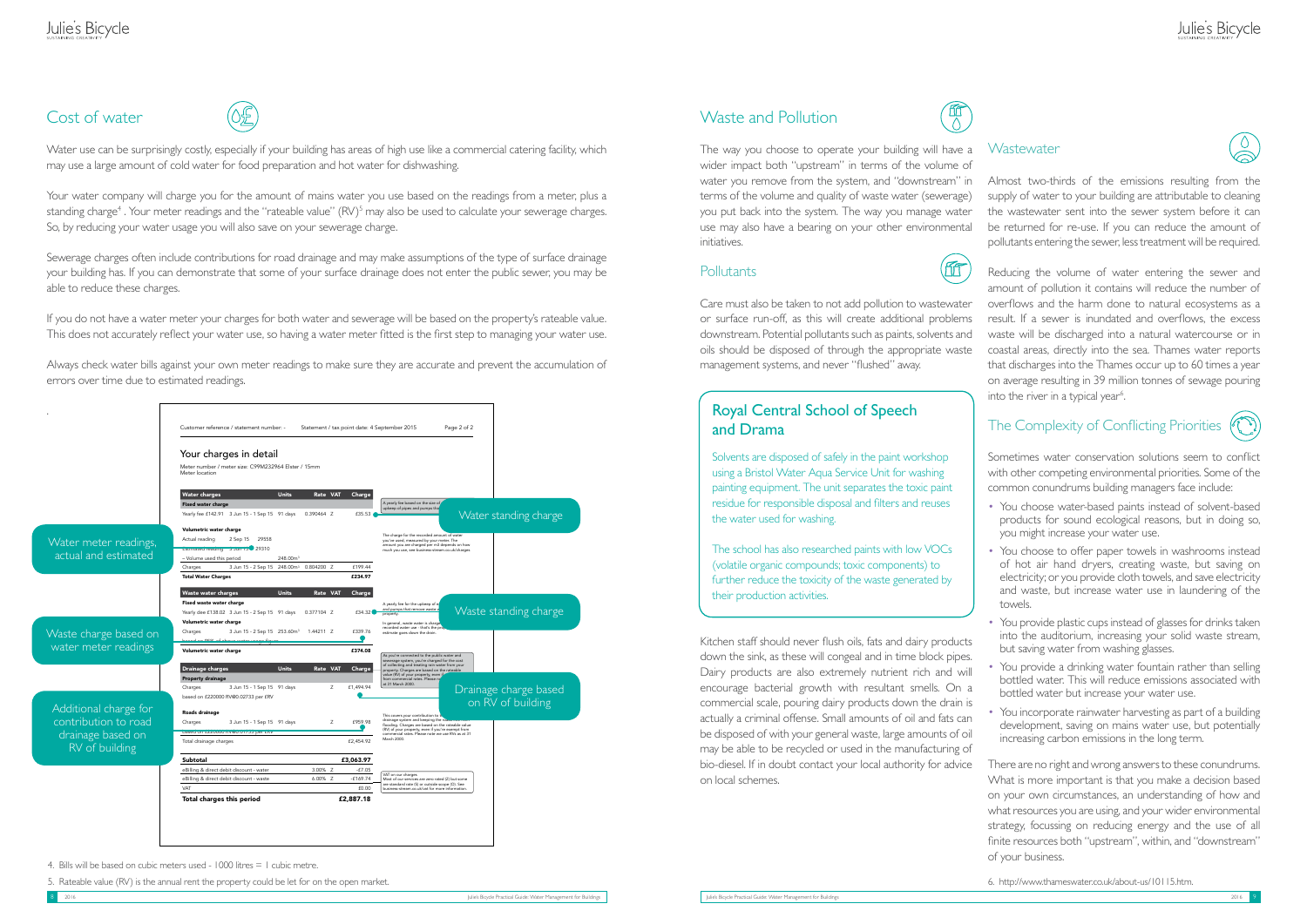# Managing Water and Wastewater



# Step I: Measuring Total Water Use  $(\lozenge \frac{1}{\mathbb{R}})$

The first step to managing your water use is to measure the total amount of water used in your building.

#### Types of Water Meter

Most non-domestic buildings will have a water meter, usually situated just beyond the building boundary in the pavement or sometimes within the building in a plant-room. It is not uncommon for buildings that have been redeveloped to have more than one meter.

Your meter will either record the water used on a series of numeric dials or a digital display, or send automatic readings of usage every half hour directly to the water supplier via the mobile phone network. These are referred to as "smart" or "pulse" meters.

<span id="page-5-0"></span>Best practice is for building zones with high water use to be fitted with separate "sub-meters". This can be especially important if you have a catering operation provided by a third party, as the operation may be responsible for a large proportion of the total water use for the building. Much of the water used in facilities like these will also be heated, adding to CO2 emissions and energy use. Having a submeter fitted allows you to quantify and charge the water costs to the café operator, which may incentivise reduced water use, emissions and costs.

Manual Meters

A nominated person should take a note of your meter readings at frequent intervals to learn when your water peak usage occurs and to check your actual use against your billed use.

There are many online apps and software solutions that help you track and analyse water data. These either take manual meter readings or connect with your smart meter to generate reports and intelligence using half-hourly meter readings. While these often cost, the time saved and the rapid analysis can often lead to quicker, better water management and efficiency savings.

- Take weekly readings on the same day and the same time each week to understand patterns of use.
- Take a number of readings before and after particular events (performances) to understand their impact.
- Take a shut-down reading as the building is being locked up for the night and another when the building is opened the following day to determine if water is being used out of hours without your knowledge. This may indicate toilets or urinals flushing out of hours, equipment being left on, dripping taps or unseen leaks, all of which can be addressed.

Offices are the least water intensive, followed by museums and galleries, and performing arts buildings are the most water intensive. Offices tend to have limited operating hours compared to cultural buildings, and performing arts buildings have the longest average opening hours.

#### Smart Meters



If you have a "smart meter" (a pulse meter which takes half hourly readings automatically) you should:

Data gathered by *IG* Tools over the last 3 years shows that while average annual savings on energy use of 5% have been achieved across the arts and culture, the water use of approximately 400 organisations has remained stable at around 800 million litres each year. This suggests that water has not been a priority as it doesn't have as significant an impact on CO2 emissions as energy use.

- Make sure your water provider sends you the readings or makes them available online.
- Look for usage when the building is closed as this may indicate a leak or automatic usage of which you are unaware.
- Check readings closely through the day as you may find peaks of use, which you can then investigate in more detail.
- Produce graphs which illustrate patterns of use, and notate the graphs with known activity such as a performance interval.

#### Monitoring Tools

Whatever type of meter you have, there are a variety of tools available that can – over and above the humble spreadsheet – help you to analyse and translate your data into action.

#### Creative IG Tools

 $IG$ 

Designed by and for the creative industries, the [Creative IG](http://www.ig-tools.com)  [Tools](http://www.ig-tools.com) help you to create an annual snapshot of your water use and associated carbon emissions to compare progress year on year, and measure performance against industry benchmarks.

#### Cloud-based Software Tools

#### Did you know?

A broken tap running with a constant 3mm flow can cost an organisation around £700 pounds a year in water and sewerage charges.

#### Did you know?

#### Tyne & Wear Archives & Museums

TWAM has been working with Demeter to install water monitoring across the Discovery Museum to identify leakages and improve water use management. Demeter's online monitoring system tracks water consumption and identifies trends in water use, areas of excessive use and associated costs in real time. This feedback helps prioritize action and allows for rapid responses to any leaks, system inefficiencies or instances of over-use.

#### **Benchmarks**

The [Julie's Bicycle Benchmarks](http://www.juliesbicycle.com/services/ig-tools/julies-bicycle-benchmarks) relate water use to floor area, making it possible for organisations to compare their performance with industry averages no matter what their size or scale. The [Creative IG Tools](http://www.ig-tools.com) automatically compare users' water use against these benchmarks. All buildingrelated benchmarks are based on a "per  $m<sup>2</sup>$ , per year" metric<sup>7</sup>.

#### Lyric Hammersmith: Water Bottles for Everyone

The Lyric Hammersmith noticed that plastic water bottles were a large part of their waste, cluttering rehearsal rooms and offices. Making a plastic water bottle also uses approximately seven litres of water, so using reusable bottles avoids both waste and water usage. In their commitment to save waste and water, they created Lyric Water Bottles. They banned disposable plastic in the theatre and bulk bought boxes of Lyric Hammersmith branded reusable plastic water bottles. Every team member, freelancer or artist that comes into the building gets a Lyric bottle and the ban on plastic bottles clause is written into their contracts. It's a really effective way of reducing waste and spreading the identity of the theatre!

> 7. Floor area is defined as gross internal floor area, i.e. all spaces and floors within a building. Only balconies are excluded.



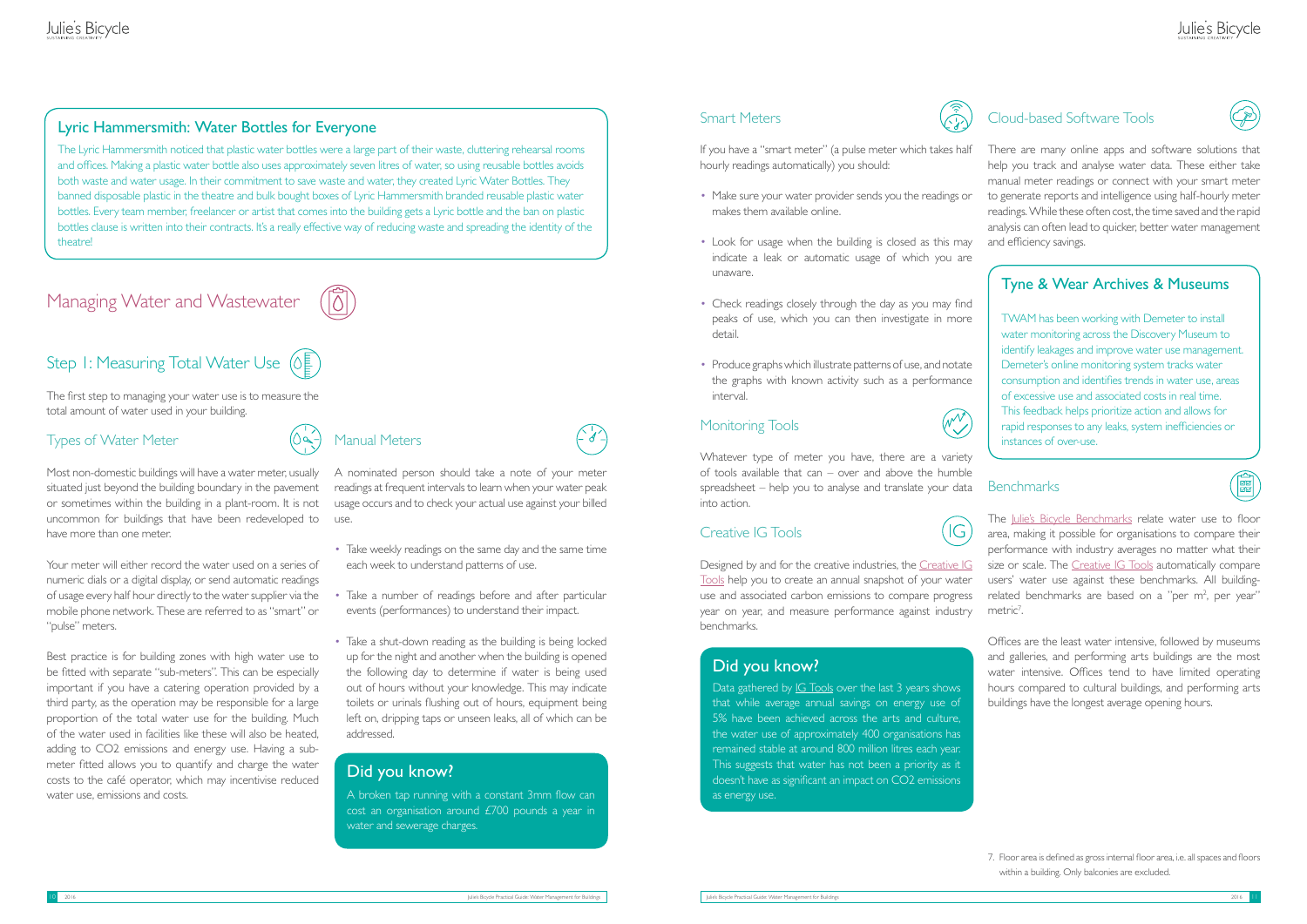# Julie's Bicycle

#### Offices

Data from 196 offices, occupied by creative businesses during 2012/13 and 2013/14, contributed to this benchmark.

| Areas and<br>stakeholders to<br>consider | Areas to manage                                                                                                                                         |
|------------------------------------------|---------------------------------------------------------------------------------------------------------------------------------------------------------|
| Audiences                                | Access to drinking water from fountains or<br>chillers. Use of toilets - WC flushing volumes,<br>gents' urinal flushing frequency, and hand<br>washing. |
| Artists                                  | Access to drinking water and kitchen facilities.<br>Use of bottled water. Use of toilets, Use and<br>flow rate of showers. Use of laundry facilities.   |
| Contractors                              | Access to water for washing and cleaning.<br>Access to drinking water. Maintenance and<br>flushing of plumbing systems.                                 |
| In-house<br>workshops & paint-<br>shops  | Cleaning of equipment. Use of toilet and<br>showers for staff.                                                                                          |
| Crew                                     | Access to drinking water. Use of toilets and<br>showers. Access to water for cleaning and<br>washing.                                                   |
| Catering                                 | Food preparation, dishwashing, hand washing,<br>cleaning.                                                                                               |
| Outside                                  | Vehicle washing, irrigation, window cleaning.                                                                                                           |

The typical pattern of water use in an office environment results in 53% of water being used in toilets and washrooms<sup>8</sup>. While this provides a useful indicator of potential use, many cultural buildings may also have catering facilities, laundry facilities, workshops and paint-shops all of which have the potential to be high water users.

#### Museums and Galleries, and Performing Arts Buildings

For cultural buildings, Julie's Bicycle benchmarks have two sub-categories:

- Museums and Galleries museums, galleries and art centres
- Performing Arts theatres and concert halls

This data was derived from the Arts Council environmental reporting initiative (2012/13 and 2013/14), ATG Theatres and sMeasure users. Arts Council environmental data from 294 cultural buildings contributed to this benchmark.

#### Performing Arts Benchmark 2015

# Step 2: Identifying How and Where Water Is Being Used

Typical areas of water use and potential sources of wastewater:

8. https://www.dwrcymru.com/english/library/publications/DIY%20Water%20Audit%20(Business)/index.asp



| r<br>nes,          |  |
|--------------------|--|
| ies.<br>nd<br>ies. |  |
| l                  |  |
|                    |  |

# Dumfries House

Dumfries House is a museum and gallery in Ayrshire. Working with Business Stream, they identified that their typical water use was extremely high when compared to benchmarks. After educating their staff about their meters, water supply pipes and leak detection techniques, a number of leaks were found. When repaired, they reduced average daily consumption from 64m3 to 3m3, saving the organisation over £11,000.

[www.business-stream.co.uk/sites/](http://www.business-stream.co.uk/sites/default/files/Dumfries_Study.pdf) [default/files/Dumfries\\_Study.pdf](http://www.business-stream.co.uk/sites/default/files/Dumfries_Study.pdf)





#### Museums and Galleries Benchmark 2015

<span id="page-6-0"></span>

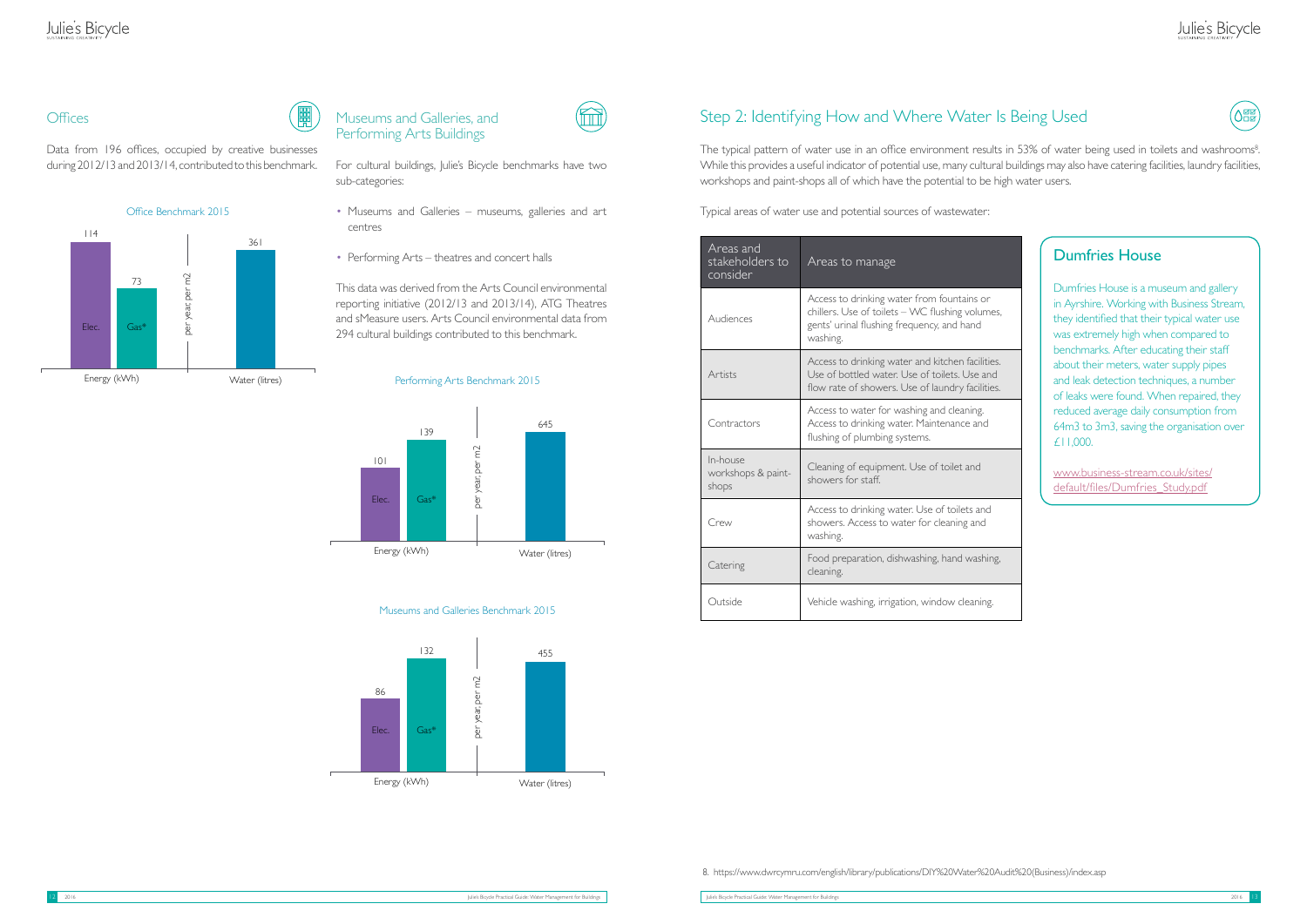#### Measuring Flow Rates

Understanding where water is used and at what flow rate will help you to plan equipment upgrades or instigate behavioural changes. Once you have a flow rate in litres per minute, it can be multiplied by an estimation of minutes used each day/week/ year to obtain an approximate use for each appliance, from this you can calculate potential water saving and the financial payback of making changes.

Water flow rate data can be obtained in a number of ways:

• Look up tables. If you know the maker and specification of the equipment e.g. tap or toilet cistern, you can look up flow rates on either the manufacturer's website or on a central Europe-wide [database](http://www.europeanwaterlabel.eu/home.asp).

Note that the published data will be based on a typical mains pressure, which may not be the same as your building. The data is, however, very useful for comparing alternative equipment prior to purchase.

- Clamp on meters. These use ultrasound to measure water flowing through a pipe leading to an appliance or group of appliances, for example in a kitchen. They vary in accuracy depending on the type of pipe but can be useful for measuring approximate use in a particular building zone.
- Bucket and stopwatch. By timing how long it takes to fill a bucket of a known volume from a particular outlet, like a shower, it is possible to calculate typical flow rate. For example, if a 5-litre bucket fills up in 15 seconds, you will fill 4 buckets (20 litres) in a minute, so your flow rate is 20 litres per minute.

<span id="page-7-0"></span>Having estimated water used on each occasion at each appliance, you will need to estimate the number of occasions in a typical day, and build a table of values from which you can estimate daily use across the building. At this stage you are looking for general estimations of trends not 100% accuracy. Compare the result to your meter readings and investigate any large variances.

# $\mathcal{N}$

#### The Whitworth Art Gallery

# Julie's Bicycle

| Point of use<br>(appliance)                                                                                                                                                                                                                                                                                                                                                                                                                   | No. of appliances        | Litres/minute | Mins used |   | Per Action/flush (L) | events/day       | Daily use (L) | Yearly use $(m3)$ -<br>assumes $300$<br>working days | unit cost water $(f)$ | Annual cost water | Unit cost sewerage | Annual cost<br>sewerage |
|-----------------------------------------------------------------------------------------------------------------------------------------------------------------------------------------------------------------------------------------------------------------------------------------------------------------------------------------------------------------------------------------------------------------------------------------------|--------------------------|---------------|-----------|---|----------------------|------------------|---------------|------------------------------------------------------|-----------------------|-------------------|--------------------|-------------------------|
| Gents WC<br>Audience                                                                                                                                                                                                                                                                                                                                                                                                                          | $\,8\,$                  |               |           |   | 9                    | 6                | 432           | 130                                                  | . 0                   | 43                | 1.40               | 8                       |
| Gents urinals<br>Audience flush<br>every 5 mins                                                                                                                                                                                                                                                                                                                                                                                               | 30                       |               |           |   | $\overline{2}$       | 288              | 17,280        | 6,307                                                | . 0                   | 6,938             | 1.40               | 8,830                   |
| Gents hand wash<br>sinks (basic tap)                                                                                                                                                                                                                                                                                                                                                                                                          | 30                       | 40            | 0.25      |   | $\overline{0}$       | $\boldsymbol{6}$ | 1,800         | 540                                                  | . 0                   | 594               | 1.40               | 756                     |
| Ladies WC<br>Audience                                                                                                                                                                                                                                                                                                                                                                                                                         | 24                       |               |           |   | 9                    | $\,8\,$          | 1,728         | 518                                                  | . 0                   | 570               | 1.40               | 726                     |
| Ladies hand wash<br>sinks (basic tap)                                                                                                                                                                                                                                                                                                                                                                                                         | 30                       | 40            | 0.5       |   | 20                   | 8                | 4,800         | 1,440                                                | . 0                   | 1,584             | 1.40               | 2,016                   |
| Gents WC staff                                                                                                                                                                                                                                                                                                                                                                                                                                | $\mathbf{2}$             |               |           | ð | 9                    | 12               | 216           | 65                                                   | . 0                   | 71                | 1.40               | 9 <sub>1</sub>          |
| Gents urinals staff<br>flush every 5 mins                                                                                                                                                                                                                                                                                                                                                                                                     | $\,8\,$                  |               |           |   | $\overline{2}$       | 288              | 4,608         | 1,682                                                | . 0                   | 1,850             | 1.40               | 2,355                   |
| Ladies WC staff                                                                                                                                                                                                                                                                                                                                                                                                                               | $\boldsymbol{6}$         |               |           |   | 9                    | 12               | 648           | 194                                                  | . 0                   | 214               | 1.40               | 272                     |
| Café dishwasher<br>- 4 times per day<br>not full                                                                                                                                                                                                                                                                                                                                                                                              | $\overline{\phantom{a}}$ |               |           |   | 15                   | $\overline{4}$   | 60            | 8                                                    | . 0                   | 20                | 1.40               | 25                      |
| Costume washing<br>machines                                                                                                                                                                                                                                                                                                                                                                                                                   | $\mathbf{2}$             |               |           |   | 70                   | $\overline{4}$   | 560           | 168                                                  | . 0                   | 185               | 1.40               | 235                     |
| Tap dripping every<br>second                                                                                                                                                                                                                                                                                                                                                                                                                  |                          |               |           |   |                      |                  | 0             | 3.7                                                  | . 0                   | 4.0               | 1.40               | 5.11                    |
| Paint shop sink<br>used to clean<br>equipment                                                                                                                                                                                                                                                                                                                                                                                                 | $\overline{\phantom{a}}$ | 9             | 60        |   |                      | $\overline{2}$   | 1,080         | 324                                                  | . 0                   | 356               | 1.40               | 454                     |
|                                                                                                                                                                                                                                                                                                                                                                                                                                               |                          |               |           |   |                      |                  |               | 11,390                                               |                       | 12,529            |                    | 15,946                  |
|                                                                                                                                                                                                                                                                                                                                                                                                                                               |                          |               |           |   |                      |                  |               |                                                      |                       |                   |                    |                         |
| The Whitworth Art Gallery<br>As part of its 2008-9 redevelopment, The Whitworth reduced annual water consumption by more than 155m3. Based<br>on typical charges for water and sewerage, this will have saved around £400. A green roof planted in sedum also reduces<br>the volume of rainwater entering the sewer and increases the site's biodiversity.<br>http://www.juliesbicycle.com/latest/case-studies/5611-the-whitworth-art-gallery |                          |               |           |   |                      |                  |               |                                                      |                       |                   |                    |                         |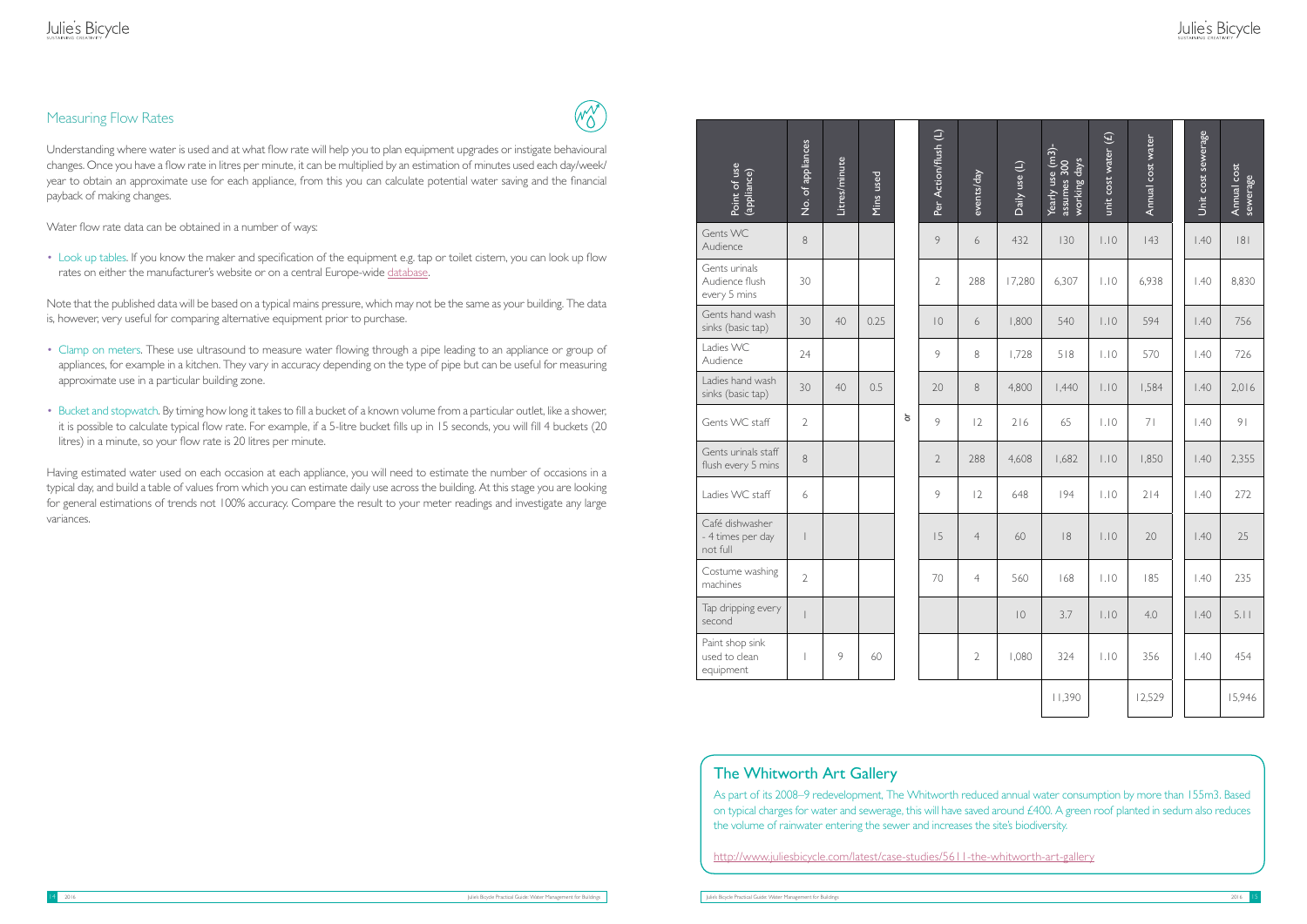# Step 3: Identifying Possible Actions ( $\equiv$



Having completed your estimations and identified areas of high use, you can now begin to list actions that will support efficient water management.

There are many things you can do to reduce water use and the impacts of wastewater, both behavioural and technical. These are some of the actions other cultural buildings have found effective.

#### **Technical**



- Install a smart meter to monitor water use and better understand where efficiency savings can be made.
- Fit leak detection equipment which will sense unusual "spikes" in use and shut off the supply.
- Inspect all your water system on a frequent basis to locate minor leaks. These not only waste water but also damage equipment and the building.
- Put water displacement devices such as a "hippo" or a homemade device using a used plastic water bottle in the cisterns of old toilets to reduce the flush volume or upgrade to new more efficient dual-flush cisterns if possible.
- Correctly installed urinals use far less water than WCs but the timing and frequency of flushes needs to be carefully managed to match occupancy patterns; install sensors to ensure urinals only flush when required.
- Avoid water coolers if possible the electricity used to cool the water, the plastic used to make the bottles and the transport required to bring you the water all make them a less than ideal choice. However, water coolers are still preferable to individual water bottles.
- Purchase low-flow taps to replace old ones, and purchase low-flow showerheads if relevant.
- When upgrading taps choose percussion or timed taps (with supporting signage), to improve efficiency.
- <span id="page-8-0"></span>• If your supply is at a particularly high pressure it will generally lead to higher use, fitting a pressure regulator will reduce this effect.
- Ensure all hot water pipes are well insulated. This will prevent wasteful "running out" of cold water while users wait for hot water to arrive at the tap. These lengths of inefficient plumbing are referred to as "Dead Legs", and are to be avoided when planning any plumbing work.
- Provide a fresh water fountain for public use and discourage or ban the sale of water in plastic bottles
- Provide or sell branded re-usable water bottles for staff, visiting artists and members of the public
- Consider harvesting rainwater or grey-water for re-use especially if you have a large volume of potable water currently being used for low grade purposes such as irrigation or vehicle washing.
- Consider diverting rainwater from your roof into Sustainable Urban Drainage System (SUDS) to reduce the impact on the mains sewer.
- If you have areas of expected high use such as a catering operation, install a sub-meter and discuss water reduction with your operator. Monitor use over a reasonable period e.g. six months. Use this data to identify and agree changes and, if possible, make utilities (water, gas and electricity) a factor in your tenancy agreement.
- Use signage to explain to staff and visitors what you are seeking to achieve and why.
- Use signage to encourage your team and visitors to turn off taps fully when they are finished.

Behavioural and technical actions should ideally reinforce one another – often technical solutions will require behavioural changes to maximise their impact. Below are some examples of behavioural interventions, and to learn more about how to design and implement behaviour change initiatives successfully, use our [Team Engagement Guide.](http://www.juliesbicycle.com/resources/team-engagement-guide)

- Only run a dishwasher when it is full and ensure it's on the eco-cycle.
- Discourage staff from flushing substances down the toilet and provide other methods to dispose of waste products.
- Discourage kitchen staff from pouring grease or oil down the sink – it will solidify as it cools and cause a blockage. Soured milk and other dairy products should be disposed of with solid wastes.
- Don't flush coffee grounds down the sink; these are rich in nutrients and will be welcomed by mushroom growers or gardeners for compost heaps.
- Prohibit vehicle washing unless you are able to use recycled grey water or rainwater.
- Encourage staff to report dripping taps or other broken appliances.
- Encourage your staff to drink tap water  $-$  provide safe drinking water, glasses and reusable bottles.

#### Theatre Royal Plymouth

Theatre Royal Plymouth took steps to conserve water use, including the installation of urinal control and percussion taps following the advice of South West Water, their sponsors. This saved 2,300 tonnes of water and £10,000. [Hippo](http://www.hippo-the-watersaver.co.uk/forthehome.html) water savers have been installed in every toilet back of house, which saves 3 litres of water with every flush.

#### **Behavioural**



#### Consumer Campaigners Which?

Which? estimates that the number of plastic bottles sent to landfill each year would fill Wembley Stadium twice over and describe bottled water as an unnecessary drink that costs us £1.68bn a year. It takes approximately 7 litres of water to produce 1 litre bottle – ironically it's a very water intensive product!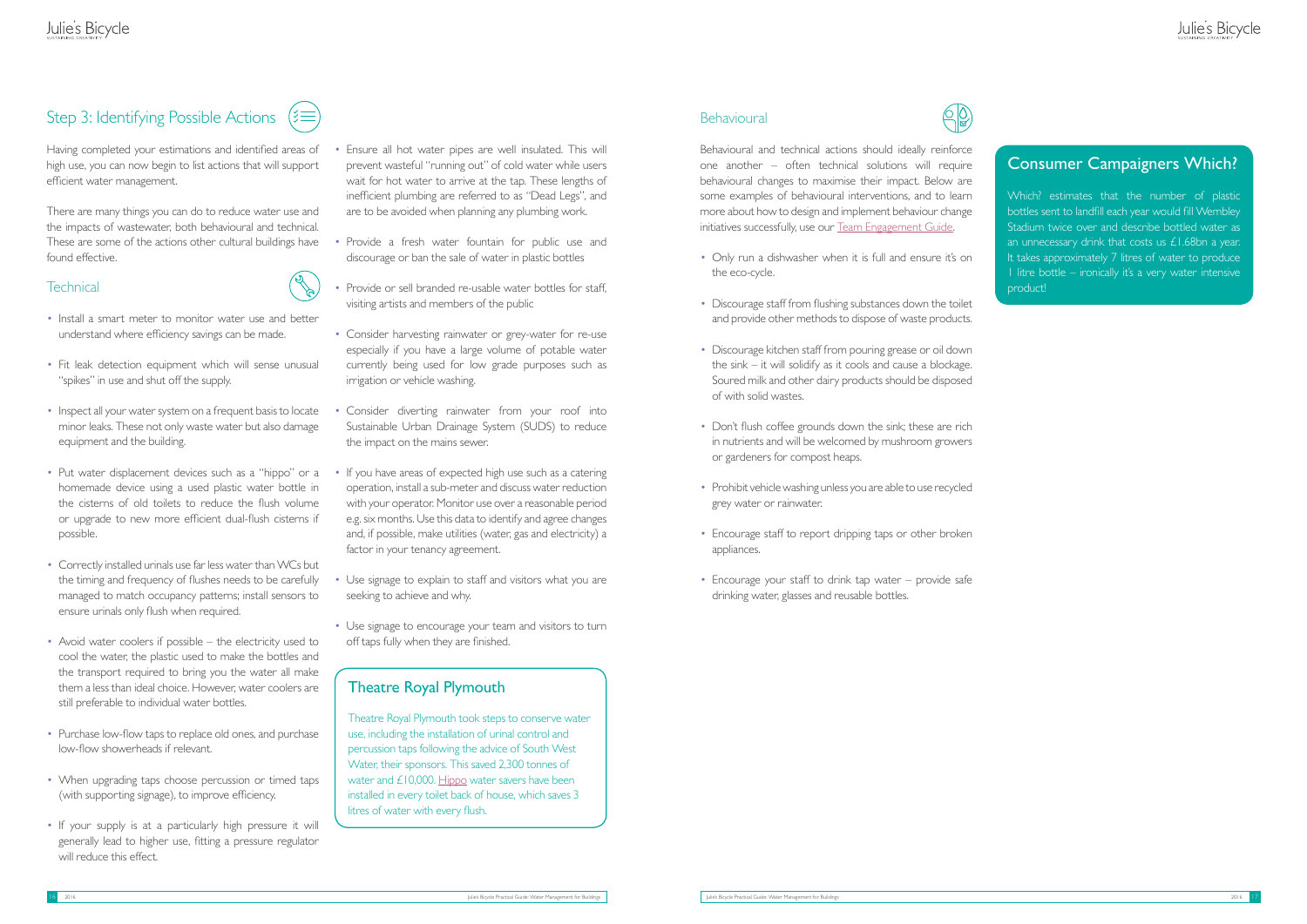#### Step 4: Devising an Action Plan



Having estimated your water use in various areas and planned where you can save, you now need to prioritise your actions.

Your action plan should cover all areas of your operation, but start with the areas of highest use where your influence will have the greatest impact.

Prioritise your actions by initially pursuing "quick wins" within your financial reach, such as behavioural changes, e.g. encouraging the turning off of taps or fitting homemade displacement devices in large cisterns. You can attend to other areas which might need wider engagement or investment in the future, as you achieve savings.

Your plan should include a range of options and levels of investment, and span at least one year of business, ideally 3-5 years to outline a longer-term vision and goals.

> If investment is hard to find, create some initial savings from no-cost behavioural solutions, quantify them and make a case for reinvesting these savings in a small programme of lowcost interventions. You can build on this case by projecting expected savings from further investment, and continuing to reinvest savings in subsequent years in other areas.

> To the right is a sample investment and payback table illustrating a number of potential changes which could be made based on the sample water use table above. Payback

|                                                                                                                                                                 |                              | Original associated<br>charges | New changes | Saving          | investment<br>Estimated | Payback (years) |  |
|-----------------------------------------------------------------------------------------------------------------------------------------------------------------|------------------------------|--------------------------------|-------------|-----------------|-------------------------|-----------------|--|
| Gents WC<br>Audience                                                                                                                                            | Fit twin flush cisterns      | 324                            | 180         | 44              | 1500                    | 10.4            |  |
| Gents Urinals<br>Audience flush<br>every 5 mins                                                                                                                 | Add timer - 6 hrs per day    | 15768                          | 3240        | 12528           | 200                     | 0.0             |  |
| Gents hand wash<br>sinks (basic tap)                                                                                                                            | Replace with push taps       | 1350                           | 135         | $1215$          | 2500                    | 2.1             |  |
| Ladies WC<br>Audience                                                                                                                                           | Fit twin flush cisterns      | 1296                           | 540         | 756             | 4000                    | 5.3             |  |
| Ladies hand wash<br>sinks (basic tap)                                                                                                                           | replace with push taps       | 3600                           | 270         | 3330            | 2500                    | 0.8             |  |
| Gents WC staff                                                                                                                                                  | Fit twin flush cisterns      | 162                            | 90          | 72              | 600                     | 8.3             |  |
| Gents Urinals staff                                                                                                                                             | Add timer - 16 hours per day | 4205                           | 3240        | 965             | 200                     | 0.2             |  |
| Ladies WC staff                                                                                                                                                 | Fit twin flush cisterns      | 486                            | 270         | 216             | 1400                    | 6.5             |  |
| Café Dishwasher                                                                                                                                                 | Use less but always full     | 45                             | 34          | $\vert \ \vert$ | $\overline{0}$          | 0.0             |  |
| Costume washing<br>machines                                                                                                                                     | No changes                   | 420                            | 420         | $\bigcirc$      | $\bigcirc$              | 0.0             |  |
| Tap dripping every<br>second                                                                                                                                    | Fix dripping tap             | 9                              | $\bigcirc$  | 9               | 50                      | 5.5             |  |
| Paint shop sink<br>used to clean<br>equipment                                                                                                                   | Staff encouraged to use less | 810                            | 203         | 608             | $\circ$                 | 0.0             |  |
| For support with developing your policy and action plan, use our guidelines:<br>www.juliesbicycle.com/resources/environmental-policy-and-action-plan-guidelines |                              |                                |             |                 |                         |                 |  |

<span id="page-9-0"></span>periods are shown to allow prioritisation. The state of the support with developing your policy and action plan, use our guidelines:

# Julie's Bicycle

#### Norwich Theatre Royal: Team Awareness Water Campaign

'With the help from a new watersmart meter we had fitted we are now able to take half-hourly readings of our water consumption. This enables us to monitor our usage in depth, highlighting peak times of the day but also flagging up potential wasted water use when the building is closed. The graphs we create from the results make a great visual aid for the staff, helping us to communicate our environmental impact. To increase their understanding of our water usage we label interesting parts of the day which they can relate to, trying to cover the water used in all departments, for example when the restaurant is busy pre-show or when the bars are busy during the interval. We also label which shows were on that day and how many tickets were sold as those figures can affect the results shown.'

Helen Tully, Environmental Champion, <theatreroyalnorwich.co.uk>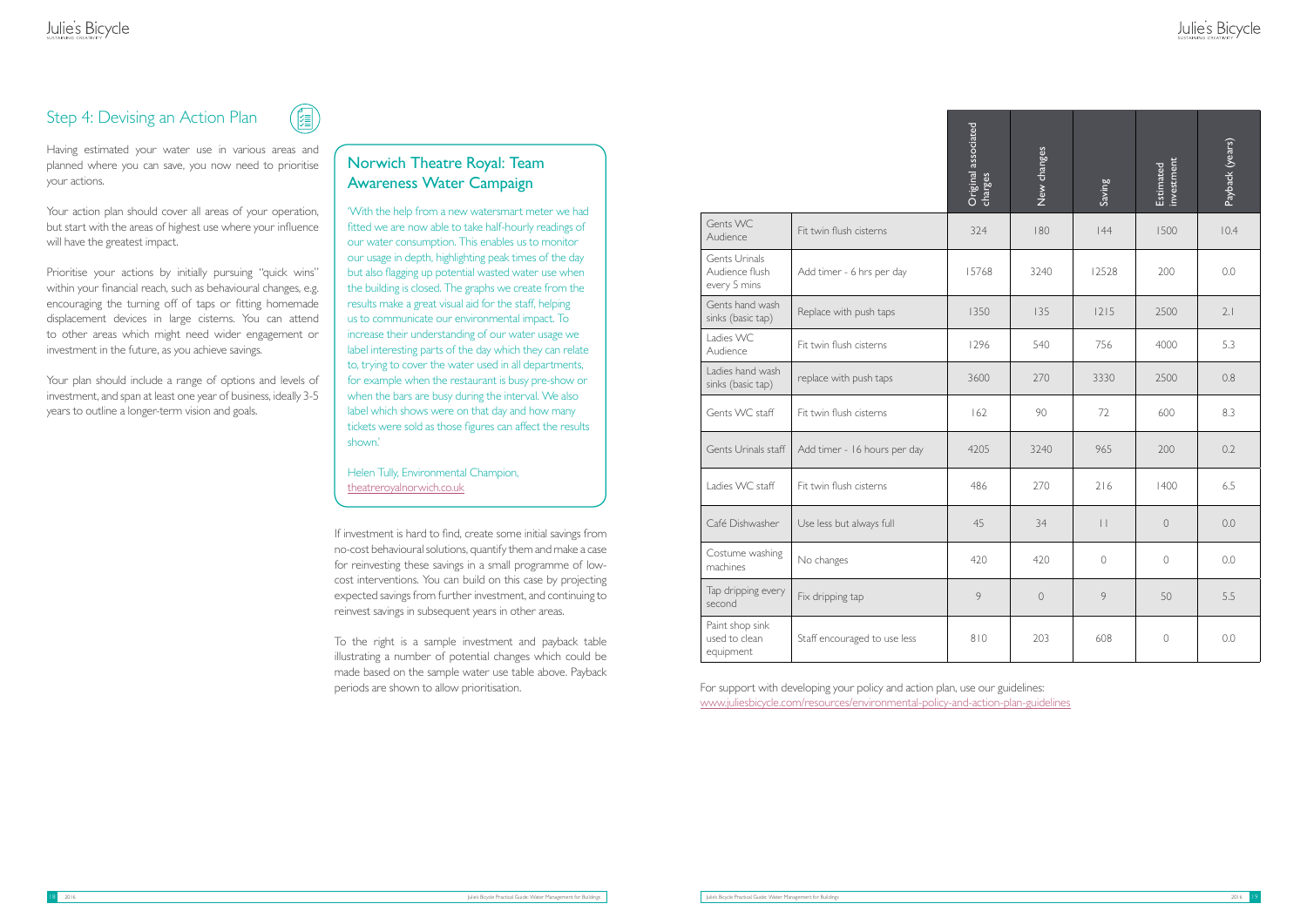#### Gaining Support



Ensure the environmental and financial reasons for minimising water use are understood and supported by your colleagues throughout the organisation.

Make sure that water management is part of your environmental policy and action plan. Possible inclusions to the policy could be:

Explain to your board and staff why saving water is an important part of your sustainability agenda as it can often be overlooked. Involve colleagues directly in the action planning process, if possible. This builds ownership and increases the likelihood of change.

- To reduce the overall consumption of water
- To reduce the overall production of waste water
- To reduce the amount of water pollution generated by building activities

Having a senior sponsor  $-$  a senior member of staff that endorses your plan and the changes you seek to make – will emphasise that environmental sustainability and water management is a priority, and encourage support and action.

With all the planning done, you now need to implement your plan and review its effectiveness.

It should be easy to make a number of low cost changes resulting in high savings at the start of your plan.

For more support with engaging colleagues, read Julie's Bicycle's [Team Engagement Guide.](http://www.juliesbicycle.com/resources/team-engagement-guide)

# Step 5: Implementing your plan

Celebrate your successes to draw attention to your efforts, reward your team and collaborators, and incentivise more savings.

Julie's Bicycle Benchmarks: [www.juliesbicycle.com/services/ig-tools/julies-bicycle](www.juliesbicycle.com/services/ig-tools/julies-bicycle-benchmarks)[benchmarks](www.juliesbicycle.com/services/ig-tools/julies-bicycle-benchmarks)

<span id="page-10-0"></span>Savings will become harder to achieve as you work through all the potential areas. But keep looking, keep involving colleagues by asking for suggestions and you will find more.



Ensure that your plan also influences wider procurement decisions – in the same way that you might buy a new fridge which is A\* Rated, investigate potential water use for all appliances and business processes. You might want to consider making water impacts part of your procurement criteria. Read our [Sustainable Procurement Guide](http://www.juliesbicycle.com/resources/procurement-guide) for more information.

 $\overline{0}$ 

#### Evaluation

Follow the cycle below to evaluate the changes you have made. If the changes are different to what you expected, (higher or lower), investigate the possible reasons to improve and inform future decisions. Keep reading your meters and identify in your records where and when you made changes.

Use resources like the Julie's Bicycle Benchmarks to identify how well you're performing on water use compared to like organisations, and communicate progress and learning to colleagues and peers in the sector.

For support with developing your policy and action plan, use our [Environmental Action Planning Guidelines](http://www.juliesbicycle.com/resources/environmental-policy-and-action-plan-guidelines).

#### Resources and Links



Julie's Bicycle Case Studies: [www.juliesbicycle.com/latest](http://www.juliesbicycle.com/latest)

Environmental Policy and Action Plan Guidelines: [www.juliesbicycle.com/resources/environmental-policy-and](http://www.juliesbicycle.com/resources/environmental-policy-and-action-plan-guidelines)[action-plan-guidelines](http://www.juliesbicycle.com/resources/environmental-policy-and-action-plan-guidelines)

Sustainable Procurement Guide: [www.juliesbicycle.com/resources/procurement-guide](http://www.juliesbicycle.com/resources/procurement-guide)

Team Engagement Guide: <www.juliesbicycle.com/resources/team-engagement-guide>

Water Management for Outdoor Events: [www.juliesbicycle.com/resources/water-management-at](http://www.juliesbicycle.com/resources/water-management-at-outdoor-events)[outdoor-events](http://www.juliesbicycle.com/resources/water-management-at-outdoor-events)

#### Supporting Links

<www.water.org.uk> www.resourceefficientscotland.com/content/save-water <www.waterwise.org.uk> www.wrap.org.uk/content/rippleffect <www.europeanwaterlabel.eu/home.asp> [www.business-stream.co.uk/sites/default/files/Dumfries\\_](http://www.business-stream.co.uk/sites/default/files/Dumfries_Study.pdf) [Study.pdf](http://www.business-stream.co.uk/sites/default/files/Dumfries_Study.pdf)

#### Tools

Julies Bicycle Industry Green Tools: [www.ig-tools.com](https://ig-tools.com/)

# Acknowledgements



We would like to thank Steve Green for his authorship of this guide. Steve is a BREAAM AP and works as a freelance consultant with numerous arts clients advising on capital development design and operational sustainability/safety, including: Creative Carbon Scotland, FST, Charcoalblue, Glasgow Film Theatre, Scottish Opera, EFT & Kings Theatres, SCO, Craft Town (West Kilbride).

Case study material was gratefully provided by Liverpool Everyman & Playhouse, Royal Central School of Speech and Drama, Lyric Hammersmith, Tyne & Wear Archives & Museums, Dumfries House, The Whitworth, Theatre Royal Plymouth and Norwich Theatre Royal.

Supporting content is from a variety of sources credited including:

Energy saving trust

Water Wise

WRAP

Resource efficient Scotland

Thames Water

This guide was made possible by support from Arts Council England.